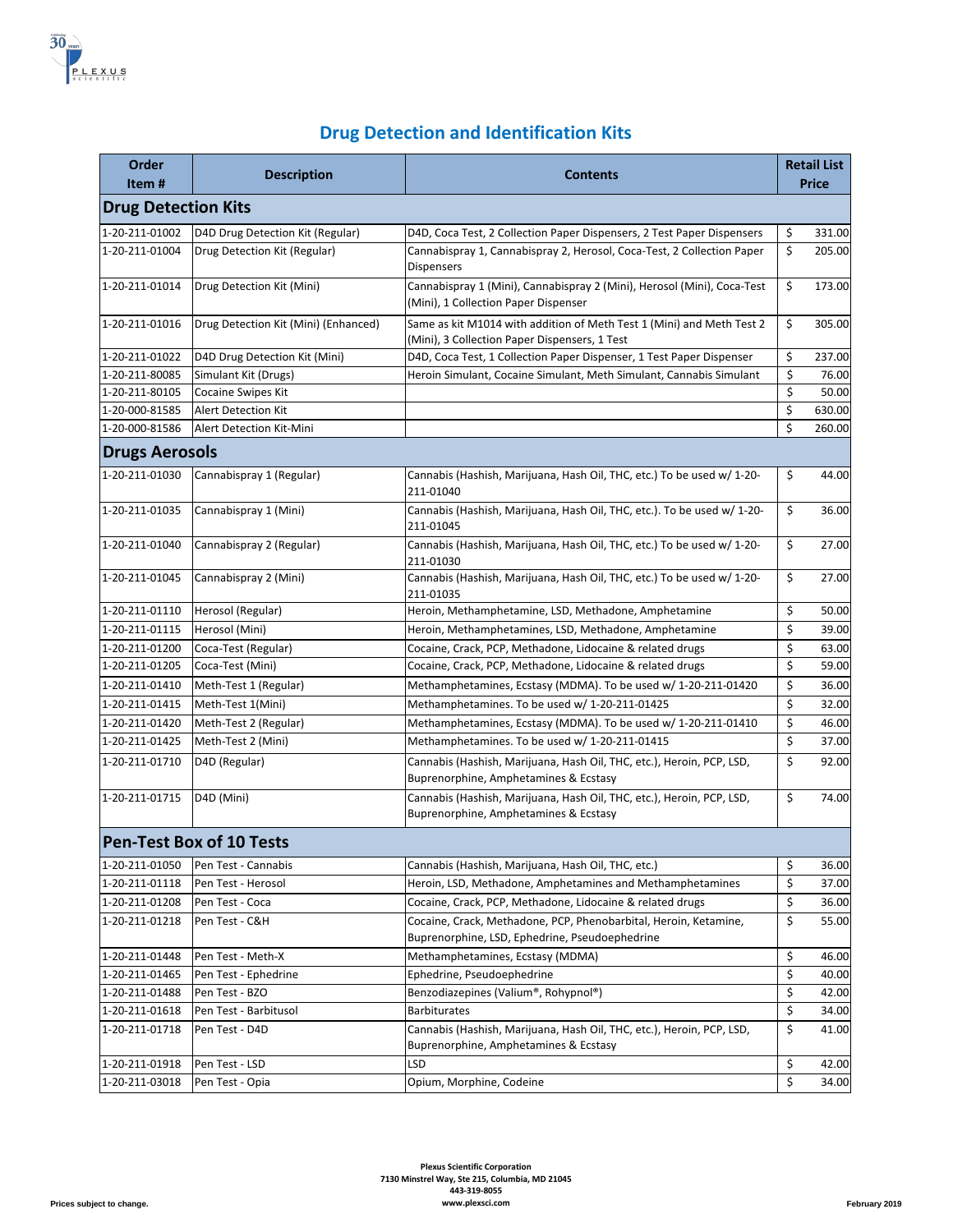

| Order<br>Item#                              | <b>Description</b>                    | <b>Contents</b>                                                                                            | <b>Retail List</b><br><b>Price</b> |        |  |  |
|---------------------------------------------|---------------------------------------|------------------------------------------------------------------------------------------------------------|------------------------------------|--------|--|--|
| PDT (Presumptive Drug Test) Box of 10 Tests |                                       |                                                                                                            |                                    |        |  |  |
| 1-20-211-85005                              | <b>PDT Field Test Kit</b>             | Mayer, Dille-Koppanyi, KN, Methaqualone-PCP, Modified Mecke's,<br>Marquis, Scott, Duquenois-Levine, Sodium | \$                                 | 271.00 |  |  |
| 1-20-211-85006                              | PDT Compact Field Test Kit            | Marquis, Nitric Acid, Dille Koppanyi, Ehrilich, Duquenois-Levine, Scott,<br>Plastic Case                   | \$                                 | 95.00  |  |  |
| 1-20-211-85101                              | PDT Marquis Reagent Box               | Opium Alkaloids, Heroin, Amphetamine, Methamphetamine, Ecstasy                                             | \$                                 | 10.00  |  |  |
| 1-20-211-85104                              | PDT Nitric Acid Reagent Box           | Codeine, Herion, Morphine                                                                                  | \$                                 | 11.00  |  |  |
| 1-20-211-85107                              | PDT Dille-Koppanyi Reagent Box        | <b>Barbiturates</b>                                                                                        | \$                                 | 13.00  |  |  |
| 1-20-211-85110                              | PDT Ehrilich Reagent Box              | LSD                                                                                                        | \$                                 | 17.00  |  |  |
| 1-20-211-85113                              | PDT Duquenois-Levine Reagent Box      | Cannabis (Hashish, Marijuana, Hash Oil, THC, etc.)                                                         | \$                                 | 17.00  |  |  |
| 1-20-211-85116                              | PDT Acid Neutralizer Box              | N/A. For neutralizing acid containing test                                                                 | \$                                 | 10.00  |  |  |
| 1-20-211-85119                              | PDT KN Reagent Box                    | Cannabis (Hashish, Marijuana, Hash Oil, THC, etc.)                                                         | Ś                                  | 14.00  |  |  |
| 1-20-211-85122                              | <b>PDT Scott Reagent Box</b>          | Cocaine, Crack                                                                                             | \$                                 | 16.00  |  |  |
| 1-20-211-85125                              | PDT Methadone Reagent Box             | Methadone                                                                                                  | \$                                 | 13.00  |  |  |
| 1-20-211-85128                              | PDT Mandeline Reagent Box             | Methadone, Meth, Amphetamine                                                                               | \$                                 | 10.50  |  |  |
| 1-20-211-85131                              | PDT Lieberman Reagent Box             | Meth, Morphine                                                                                             | \$                                 | 10.50  |  |  |
| 1-20-211-85134                              | PDT PCP Reagent Box                   | PCP                                                                                                        | \$                                 | 14.00  |  |  |
| 1-20-211-85137                              | PDT Opiates Reagent Box               | Heroin, Codeine, Morphin Fentanyle, Oxycodone, Methadone                                                   | \$                                 | 10.50  |  |  |
| 1-20-211-85140                              | PDT Mecke's Reagent Box               | Heroin (White, Brown and Black Tar) and Ecstasy (MDMA)                                                     | \$                                 | 13.00  |  |  |
| 1-20-211-85143                              | PDT Methaqualone & PCP Box            | Methaqualone, PCP                                                                                          | \$                                 | 13.50  |  |  |
| 1-20-211-85146                              | PDT Talwin Reagent Box                | Pentazocine                                                                                                | \$                                 | 13.00  |  |  |
| 1-20-211-85149                              | PDT GHB Reagent Box                   | Gamma Hydroxybutyrate                                                                                      | \$                                 | 10.00  |  |  |
| 1-20-211-85150                              | PDT-GHB+                              |                                                                                                            | \$                                 | 16.00  |  |  |
| 1-20-211-85152                              | PDT Propoxphene Reagent Box           | Propoxyphene                                                                                               | \$                                 | 16.00  |  |  |
| 1-20-211-85155                              | PDT Chens Reagent Box                 | Ephedrine, Pseudoephedrine                                                                                 | \$                                 | 14.00  |  |  |
| 1-20-211-85158                              | PDT Rohypnol Reagent Box              | Benzodiazepines (Valium®, Rohypnol®)                                                                       | \$                                 | 13.00  |  |  |
| 1-20-211-85161                              | PDT Morris Reagent Box                | Ketamine                                                                                                   | \$                                 | 13.00  |  |  |
| 1-20-211-85164                              | PDT Methamphetamine Reagent Box       | Methamphetamines, Ecstasy (MDMA)                                                                           | \$                                 | 16.00  |  |  |
| 1-20-211-85167                              | PDT Psilocybin Reagent Box            | Psilocybin                                                                                                 | \$                                 | 14.00  |  |  |
| 1-20-211-85170                              | PDT Bath Salts/MDPV Reagent Box       | MDPV (Methylenedioxypyrovalerone)                                                                          | \$                                 | 10.00  |  |  |
| 1-20-211-85173                              | PDT Bath Salts/Mephedrone Reagent Box | Mephedrone                                                                                                 | \$                                 | 13.00  |  |  |
| 1-20-211-85180                              | PDT Mayer's Reagent Box               | Narcotic Alkaloids                                                                                         | \$                                 | 12.00  |  |  |
| 1-20-211-85183                              | PDT Chloride Reagent Box              | Chlorides                                                                                                  | \$                                 | 16.00  |  |  |
| 1-20-211-85186                              | PDT Sulfate Reagent Box               | Sulfates                                                                                                   | \$                                 | 14.00  |  |  |
| 1-20-211-85189                              | PDT ACA Reagent                       | Acetic Anhydride                                                                                           | \$                                 | 14.00  |  |  |
| 1-20-211-85195                              | PDT Bath Salts: a-PVP Reagent Box     | Bath Salts: a-PVP                                                                                          | \$                                 | 17.00  |  |  |
| 1-20-211-85199                              | PDT Methaqualone Reagent Box          | Methaqualone                                                                                               | \$                                 | 14.00  |  |  |
| 1-20-211-85202                              | PDT Mollis Reagent Box                |                                                                                                            | \$                                 | 16.00  |  |  |
| 1-20-211-85205                              | PDT Synthetic Cannaboid Reagent Box   |                                                                                                            | \$                                 | 17.00  |  |  |
| 1-20-211-85208                              | PDT 2-C                               |                                                                                                            | \$                                 | 13.00  |  |  |
| 1-20-211-85211                              | Fentanyl                              |                                                                                                            | Ś.                                 | 17.00  |  |  |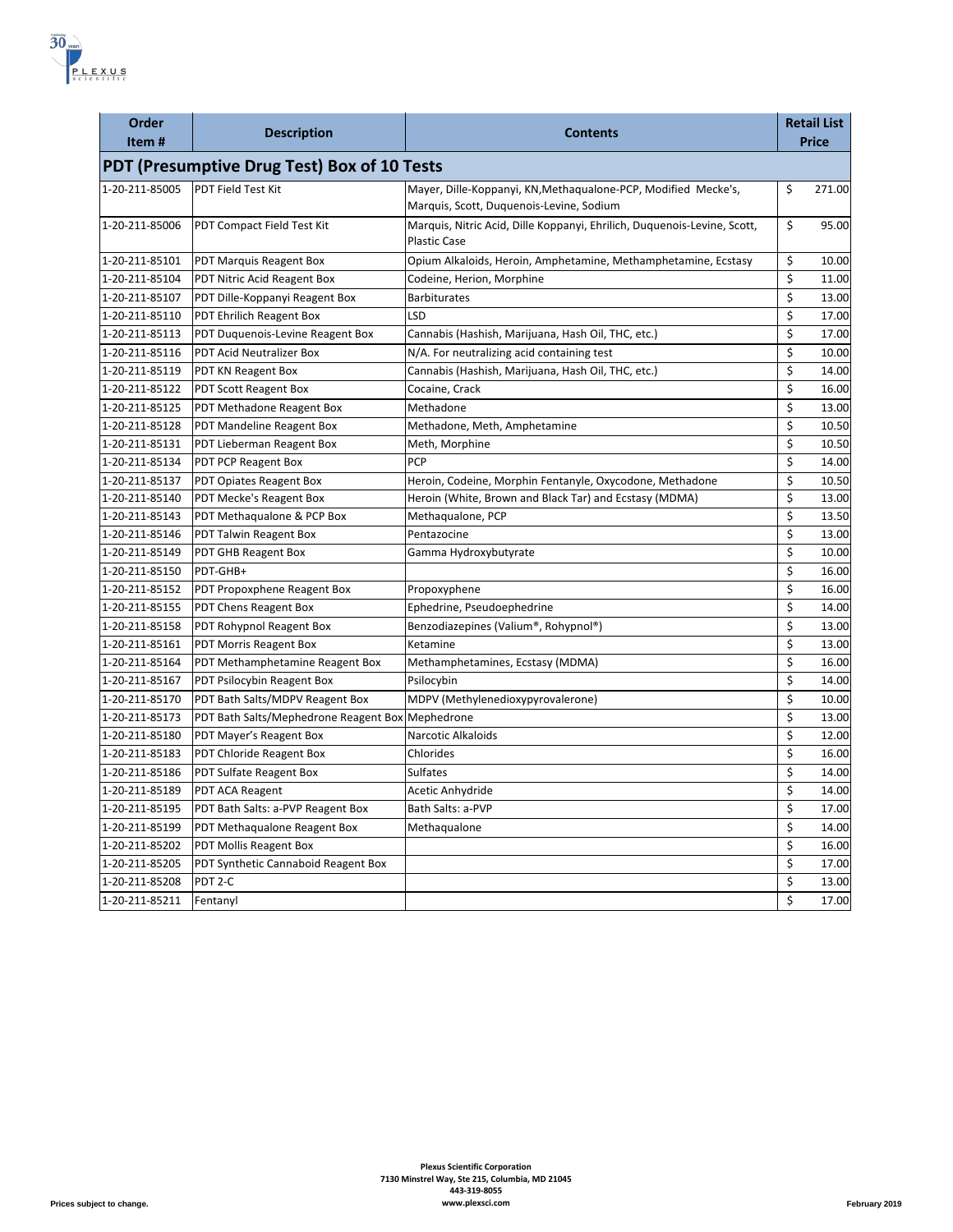

## **Explosive Detection and Identification Kits**

| Order<br>Item#             | <b>Description</b>                                                                   | <b>Contents</b>                                                                                                                                | <b>Retail List</b><br><b>Price</b> |        |
|----------------------------|--------------------------------------------------------------------------------------|------------------------------------------------------------------------------------------------------------------------------------------------|------------------------------------|--------|
| <b>Explosives Kits</b>     |                                                                                      |                                                                                                                                                |                                    |        |
| 1-20-212-01545             | Expray <sup>®</sup> Master Kit (Mini)                                                | 50 TESTS: Expray 1, Expray 2, Expray 3, Mini Dropex A, Dropex B+, Dropex<br>U, Dropx P, 4 Collection Paper Dispensers 1 Verification Paper Pad | \$                                 | 442.00 |
| 1-20-212-01553             | Expray <sup>®</sup> Regular (Explosives Detection<br>Kit) NSN 6665-01-554-8014       | Expray 1, Expray 2, Expray 3, 2 Collection Paper Dispensers, 1 Verification<br>Paper Pad                                                       | $\ddot{\mathsf{S}}$                | 279.00 |
| 1-20-212-01563             | Expray® Mini (Explosives Detection Kit)<br>NSN 6665-01-554-8022                      | Expray 1, Expray 2, Expray 3, 1 Collection Paper Dispenser. Packed in R2<br><b>Carrying Case</b>                                               | \$                                 | 250.00 |
| 1-20-212-01588             | <b>LED Kit</b>                                                                       |                                                                                                                                                | \$                                 | 290.00 |
| 1-20-212-15800             | <b>ExPen Master Kit</b>                                                              | Packing box, boxes of 20 p P, 150 M534, four plastic pens of Expen 1,2, 3,<br>A, B+, U, ANN , P, 150 3-20-000-00534, four plastic pen holder   | \$                                 | 717.00 |
| 1-20-212-01620             | Expray <sup>®</sup> Master Kit (Regular)                                             | 100 TESTS: Expray 1, Expray 2, Expray 3, Dropex A, Dropex B+, Dropex U,<br>Dropex P, 7 Collection Paper Dispensers, 1 Verification Paper Pad   | \$                                 | 530.00 |
| 1-20-212-01655             | Expray® Plus Regular (Enhanced<br>Explosives Detection Kit) NSN 6665-01-<br>555-7581 | Expray 1, Expray 2, Expray 3, Dropex A, Dropex B+, Dropex U, 4 Collection<br>Paper Dispensers, 1 Verification Paper Pad                        | $\ddot{\mathsf{S}}$                | 412.00 |
| 1-20-212-01665             | Expray® Plus Mini (Enhanced Explosives<br>Detection Kit) NSN 6665-01-555-7827        | Expray 1, Expray 2, Expray 3, Dropex A, Dropex B+, Dropex U, 2<br>Collection Paper Dispensers, 1 Verification Paper Pad                        | \$                                 | 331.00 |
| 1-20-212-01685             | <b>Dropex Plus</b>                                                                   | 50 TESTS: Dropex 1, Dropex 2, Dropex 3, Dropex U, Dropex A, Dropex B+,<br>2 Collection Paper Dispensers, 1 Verification Paper Pad              | \$                                 | 169.00 |
| 1-20-212-80080             | Simulants Kit (Explosives)                                                           | DNT Simulant, Nitroesters Nitrate Simulant, Perchlor & Nitroamines<br>Simulant, Urea ates Simulant, Chlorates Simulant                         | \$                                 | 103.00 |
| 1-20-212-80086             | Simulants Kit (TSA)                                                                  | DNT Simulant, Nitroesters Nitrate Simulant, Perchlor & Nitroamines<br>Simulant, Urea ates Simulant, Chlorates Simulant                         | \$                                 | 106.00 |
| 1-20-212-80090             | ExPen IED Kit for detection of Fertilizer<br><b>Based Explosives</b>                 | ExPens 10 pens of NST, UN Collection Papers packing, ANN, CAN, PO,<br>Urea, 60 box, Camouflage Pouch                                           | \$                                 | 674.00 |
| 1-20-212-80095             | ExPen IED Kit for detection of Fertilizer<br><b>Based Explosives Filling Kit</b>     | ExPens 10 pens of NST, UN Collection Papers packing                                                                                            | \$                                 | 511.00 |
| 1-20-212-01505             | <b>TSA AP Kit</b>                                                                    | 100 TESTS: Dropex A, Dropex P, Work station, 100 x disposable trays,<br>100x Q tips, 2x M630 papers                                            | \$                                 | 286.00 |
| 3-20-212-73200             | <b>TSA Workstation</b>                                                               | Base and cover                                                                                                                                 | \$                                 | 16.00  |
| 3-20-212-73206             | Disposable Trays (100x)                                                              | Box of 100 Disposable trays for TSA AP KIT                                                                                                     | \$                                 | 68.00  |
| 1-20-212-10002             | Q-tips (100x)                                                                        | US Purchased Q-tips                                                                                                                            | \$                                 | 17.00  |
| <b>Explosives Aerosols</b> |                                                                                      |                                                                                                                                                |                                    |        |
| 1-20-212-01510             | Expray 1 (Regular)                                                                   | Nitroaromatic based explosives and explosive mixtures (TNT, DNT, Tetryl                                                                        | \$                                 | 55.00  |
| 1-20-212-01515             | Expray 1 (Mini)                                                                      | Nitroaromatic based explosives and explosive mixtures (TNT, DNT, Tetryl                                                                        | \$                                 | 50.00  |
| 1-20-212-01520             | Expray 2 (Regular)                                                                   | Nitroesters and Nitroamines Explosives (Ntroglycerine, PETN,<br>Nitrocelulose, RDX, HMX). To be used with 1-20-212-01510                       | \$                                 | 48.00  |
| 1-20-212-01525             | Expray 2 (Mini)                                                                      | Nitroesters and Nitroamines Explosives (Ntroglycerine, PETN,<br>Nitrocelulose, RDX, HMX). To be used with 1-20-212-01515                       | \$                                 | 49.00  |
| 1-20-212-01530             | Expray 3 (Regular)                                                                   | Nitrate based Explosives (Ammonium Nitrate, Urea Nitrate, etc.) To be<br>used with 1-20-212-01510 & 1-20-212-01520                             | \$                                 | 44.00  |
| 1-20-212-01535             | Expray 3 (Mini)                                                                      | Nitrate based Explosives (Ammonium Nitrate, Urea Nitrate, etc.) To be<br>used with 1-20-212-01515 & 1-20-212-01525                             | \$                                 | 45.00  |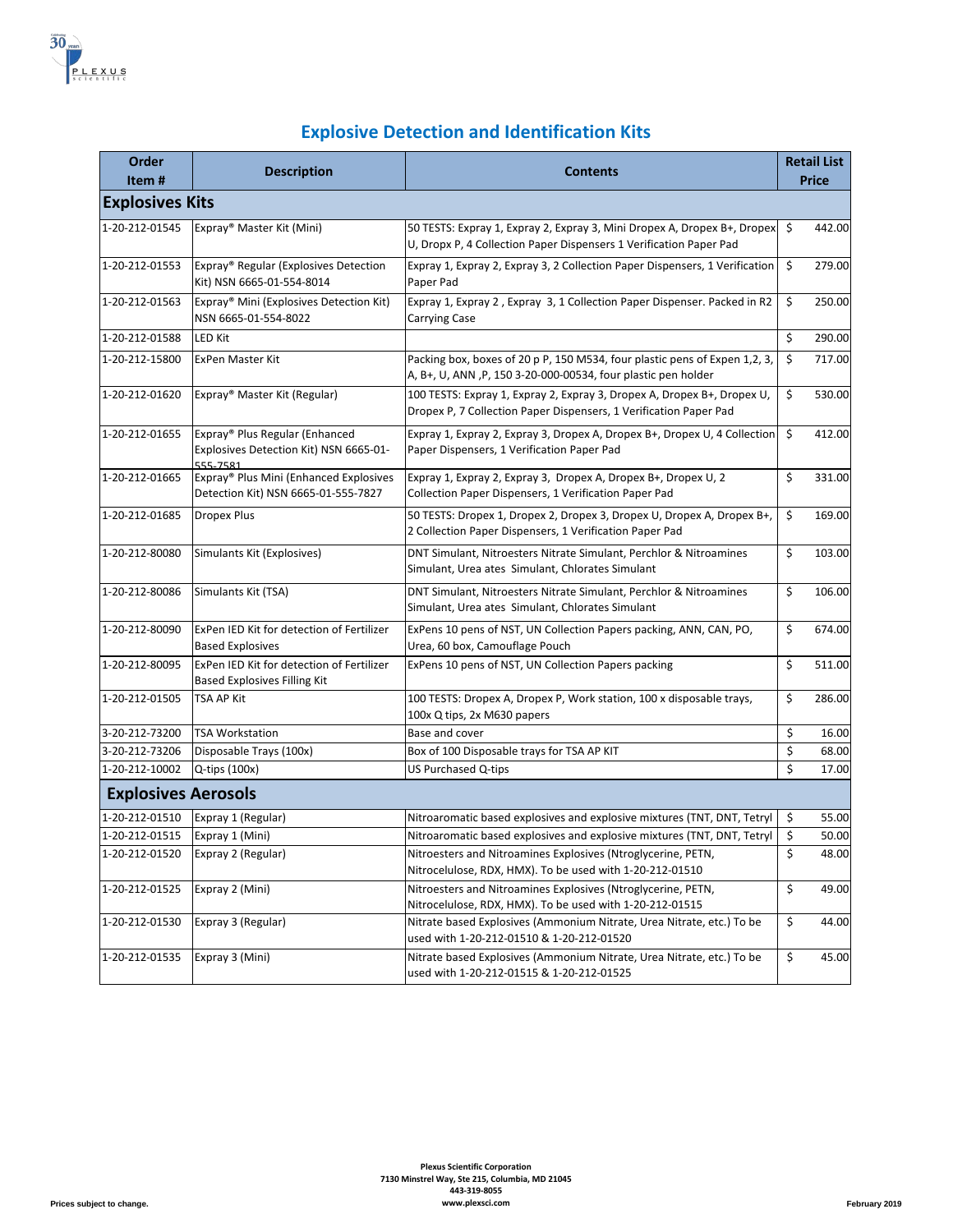

| Order          | <b>Description</b>                  | <b>Contents</b>                                                                                                          | <b>Retail List</b> |              |  |
|----------------|-------------------------------------|--------------------------------------------------------------------------------------------------------------------------|--------------------|--------------|--|
| Item#          |                                     |                                                                                                                          |                    | <b>Price</b> |  |
| <b>ExPens</b>  |                                     |                                                                                                                          |                    |              |  |
| 1-20-212-01518 | ExPen 1 - Box of 25                 | Nitroaromatic based explosives and explosive mixtures (TNT, DNT, Tetryl                                                  | \$                 | 87.00        |  |
| 1-20-212-01528 | ExPen 2 - Box of 25                 | Nitroesters and Nitroamines Explosives (Ntroglycerine, PETN,<br>Nitrocelulose, RDX, HMX). To be used with M1518          | \$                 | 85.00        |  |
| 1-20-212-01538 | ExPen 3 - Box of 25                 | Nitrate based Explosives (Ammonium Nitrate, Urea Nitrate, etc.) To be<br>used with M1518 & M1528                         | \$                 | 121.00       |  |
| 1-20-212-01548 | ExPen P - Box of 25                 | Perchlorates                                                                                                             | \$                 | 86.00        |  |
| 1-20-212-01558 | ExPen A - Box of 25                 | Oxidizing materials (Chlorate, Bromates, Nitrates)                                                                       | \$                 | 88.00        |  |
| 1-20-212-01568 | ExPen B+ - Box of 25                | Oxidizing materials (Chlorate, Bromates, Nitrates)                                                                       | \$                 | 93.00        |  |
| 1-20-212-01569 | ExPen ANN (one ampoule) - Box of 25 | Ammonium Nitrate, Calcium Ammonium Nitrate                                                                               | \$                 | 86.00        |  |
| 1-20-212-01599 | ExPen U - Box of 25                 | Urea Nitrate. To be used after a positive reaction to M1538                                                              | \$                 | 86.00        |  |
| 1-20-212-01927 | ExPen AZ - Box of 25                | Lead Azide                                                                                                               | \$                 | 86.00        |  |
| 1-20-212-01930 | ExPen NST - Box of 25               | Nitrates Single Step                                                                                                     | \$                 | 96.00        |  |
| 1-20-212-01940 | ExPen UN - Box of 25                | Urea Nitrate. Specific test                                                                                              | \$                 | 87.00        |  |
| 1-20-212-01962 | ExPen B+A - Box of 25               |                                                                                                                          | \$                 | 128.00       |  |
| 1-20-212-01966 | ExPen N - Box of 25                 | Nitroalkanes (Nitromethane, Nitroethane, Nitropropane)                                                                   | \$                 | 130.00       |  |
| <b>DropEx</b>  |                                     |                                                                                                                          |                    |              |  |
| 1-20-212-01514 | Dropex 1 (50 Tests)                 | Nitroaromatic based explosives and explosive mixtures (TNT, DNT, Tetryl                                                  | \$                 | 11.00        |  |
| 1-20-212-01519 | Dropex 1 (100 Tests)                | Nitroaromatic based explosives and explosive mixtures (TNT, DNT, Tetryl                                                  | \$                 | 14.00        |  |
| 1-20-212-01524 | Dropex 2 (50 Tests)                 | Nitroesters and Nitroamines Explosives (Ntroglycerine, PETN,<br>Nitrocelulose, RDX, HMX). To be used with 1-20-212-01514 | \$                 | 9.00         |  |
| 1-20-212-01529 | Dropex 2 (100 Tests)                | Nitroesters and Nitroamines Explosives (Ntroglycerine, PETN,<br>Nitrocelulose, RDX, HMX). To be used with 1-20-212-01519 | \$                 | 9.50         |  |
| 1-20-212-01534 | Dropex 3 (50 Tests)                 | Nitrate based Explosives (Ammonium Nitrate, Urea Nitrate, etc.) To be<br>used with 1-20-212-01514 & 1-20-212-01524       | \$                 | 11.00        |  |
| 1-20-212-01539 | Dropex 3 (100 Tests)                | Nitrate based Explosives (Ammonium Nitrate, Urea Nitrate, etc.) To be<br>used with 1-20-212-01519 & 1-20-212-01529       | \$                 | 13.00        |  |
| 1-20-212-01540 | Dropex P (50 Tests)                 | Perchlorates                                                                                                             | \$                 | 8.50         |  |
| 1-20-212-01554 | Dropex A (50 Tests)                 | Oxidizing materials (Chlorate, Bromates, Nitrates)                                                                       | \$                 | 10.50        |  |
| 1-20-212-01572 | Dropex U (50 Tests)                 | Urea Nitrate. To be used after a positive reaction to M1538                                                              | \$                 | 8.25         |  |
| 1-20-212-01577 | Dropex P (100 Tests)                | Perchlorates                                                                                                             | \$                 | 11.50        |  |
| 1-20-212-01578 | Dropex B+ (50 Tests)                | Peroxide based Explosives (TATP, HMTD)                                                                                   | \$                 | 10.00        |  |
| 1-20-212-01579 | Dropex B+ (100 Tests)               | Peroxide based Explosives (TATP, HMTD)                                                                                   | \$                 | 12.00        |  |
| 1-20-212-01581 | Dropex A (100 Tests)                | Oxidizing materials (Chlorate, Bromates, Nitrates)                                                                       | \$                 | 15.00        |  |
| 1-20-212-01592 | Dropex U (100 Tests)                | Urea Nitrate. To be used after a positive reaction to M1538                                                              | \$                 | 8.50         |  |
| 1-20-212-01634 | Dropex N (50 Tests)                 | Nitroalkanes (Nitromethane, Nitroethane, Nitropropane)                                                                   | \$                 | 22.00        |  |